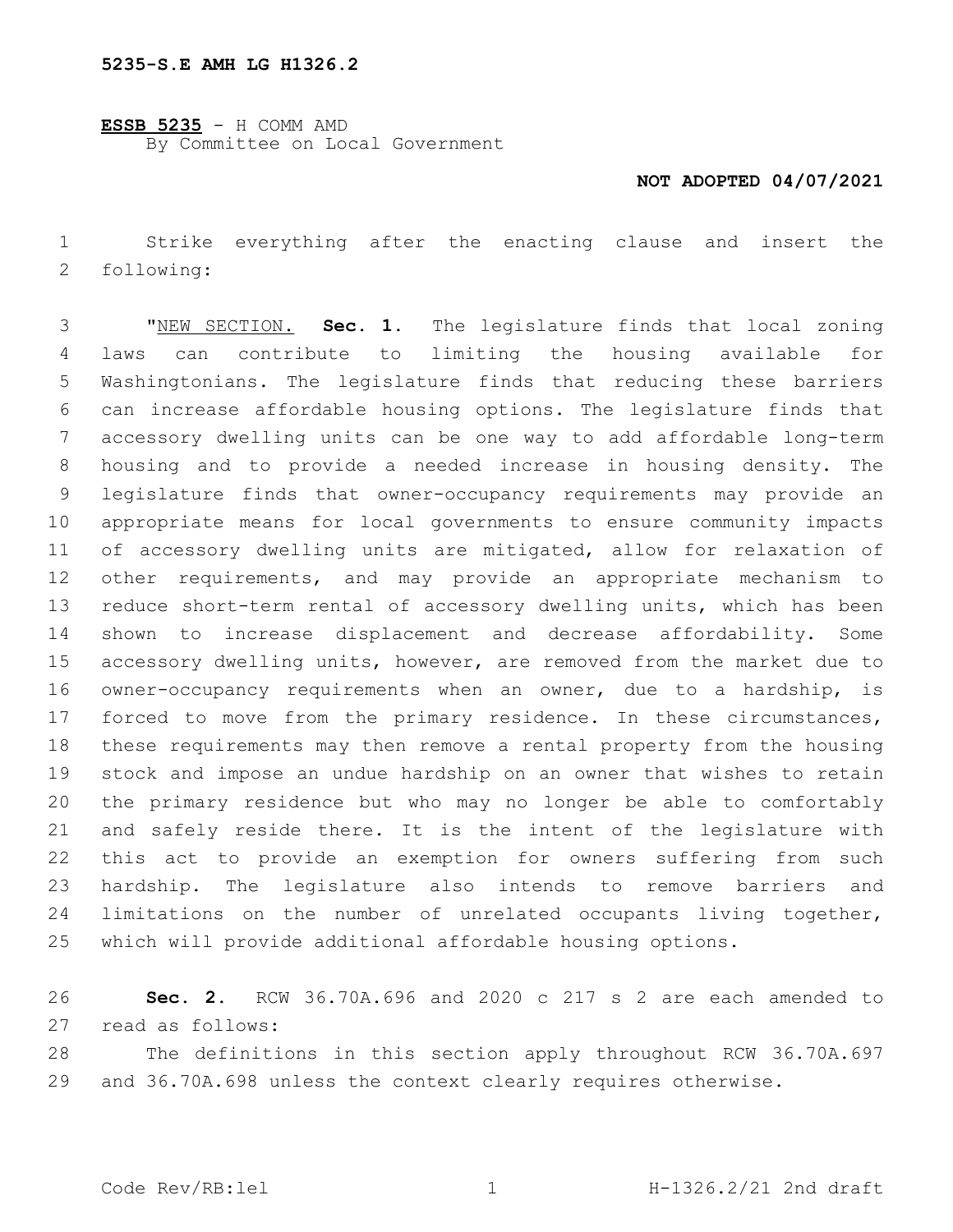(1) "Accessory dwelling unit" means a dwelling unit located on the same lot as a single-family housing unit, duplex, triplex, 3 townhome, or other housing unit.

 (2) "Attached accessory dwelling unit" means an accessory dwelling unit located within or attached to a single-family housing unit, duplex, triplex, townhome, or other housing unit.

 (3) "City" means any city, code city, and town located in a 8 county planning under RCW 36.70A.040.

(4) "County" means any county planning under RCW 36.70A.040.

 (5) "Detached accessory dwelling unit" means an accessory dwelling unit that consists partly or entirely of a building that is separate and detached from a single-family housing unit, duplex, triplex, townhome, or other housing unit and is on the same property.

14 ( $(\overline{5})$ ) (6) "Dwelling unit" means a residential living unit that provides complete independent living facilities for one or more persons and that includes permanent provisions for living, sleeping, 17 eating, cooking, and sanitation.

18  $((\overline{6}))$  (7) "Major transit stop" means:

 (a) A stop on a high capacity transportation system funded or expanded under the provisions of chapter 81.104 RCW;

21 (b) Commuter rail stops;

 (c) Stops on rail or fixed guideway systems, including 23 transitways;

 (d) Stops on bus rapid transit routes or routes that run on high 25 occupancy vehicle lanes; or

 (e) Stops for a bus or other transit mode providing actual fixed 27 route service at intervals of at least fifteen minutes for at least 28 five hours during the peak hours of operation on weekdays.

 (8) "Nonprofit entity" means any entity that is exempt from income tax under section 501(c) of the federal internal revenue code. (9) "Owner" means any person who has at least 50 percent

 ownership in a property on which an accessory dwelling unit is located.

 (10) "Short-term rental" means a lodging use, that is not a hotel 35 or motel or bed and breakfast, in which a dwelling unit, or portion thereof, is offered or provided to a guest by a short-term rental operator for a fee for fewer than 30 consecutive nights.

 **Sec. 3.** RCW 36.70A.697 and 2020 c 217 s 3 are each amended to 39 read as follows: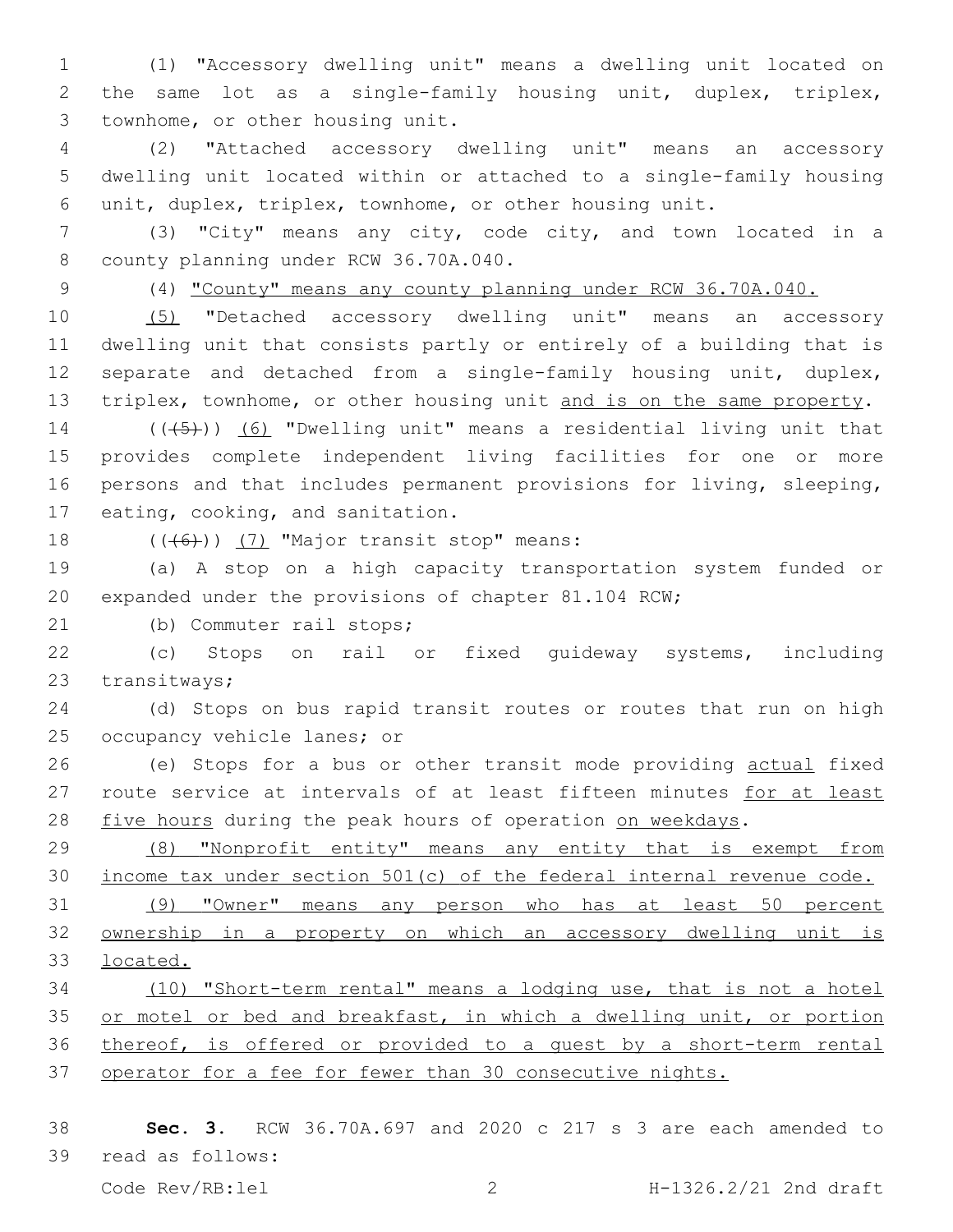(1)(a) Cities must adopt or amend by ordinance, and incorporate into their development regulations, zoning regulations, and other official controls the requirements of RCW 36.70A.698(1) to take 4 effect by July 1, 2021.

5  $((+2))$  (b) Beginning July 1, 2021, the requirements of RCW 36.70A.698(1):6

7 (((a)) (i) Apply and take effect in any city that has not 8 adopted or amended ordinances, regulations, or other official 9 controls as required under this section; and

10 (((b))) (ii) Supersede, preempt, and invalidate any local 11 development regulations that conflict with RCW 36.70A.698(1).

12 (2)(a) Cities and counties must adopt or amend by ordinance, and 13 incorporate into their development regulations, zoning regulations, 14 and other official controls the requirements of RCW 36.70A.698(2)(a) 15 to take effect within two years of the next applicable deadline for 16 its comprehensive plan to be reviewed under RCW 36.70A.130 after July 17 1, 2021.

18 (b) Beginning two years after the next applicable deadline for 19 the review of a county's or city's comprehensive plan under RCW 20 36.70A.130 after July 1, 2021, and until such time as a city or 21 county has complied with the requirements of RCW 36.70A.698(2)(a), 22 the requirements of RCW 36.70A.698(2)(b):

23 (i) Apply and take effect in any city or county that has not 24 adopted or amended ordinances, regulations, or other official 25 controls as required in RCW 36.70A.698(2)(a); and

26 (ii) Supersede, preempt, and invalidate any local development 27 regulations that conflict with RCW 36.70A.698(2)(b).

28 **Sec. 4.** RCW 36.70A.698 and 2020 c 217 s 4 are each amended to read as follows:29

30 (1)(a) Except as provided in ((subsection[s] (2) and (3) of this section)) (b) and (c) of this subsection, through ordinances, development regulations, zoning regulations, and other official controls as required under RCW 36.70A.697 (1)(a), cities may not require the provision of off-street parking for accessory dwelling units within one-quarter mile of a major transit stop.

 $((+2+))$  (b) A city may require the provision of off-street parking for an accessory dwelling unit located within one-quarter mile of a major transit stop if the city has determined that the accessory dwelling unit is in an area with a lack of access to street Code Rev/RB:lel 3 H-1326.2/21 2nd draft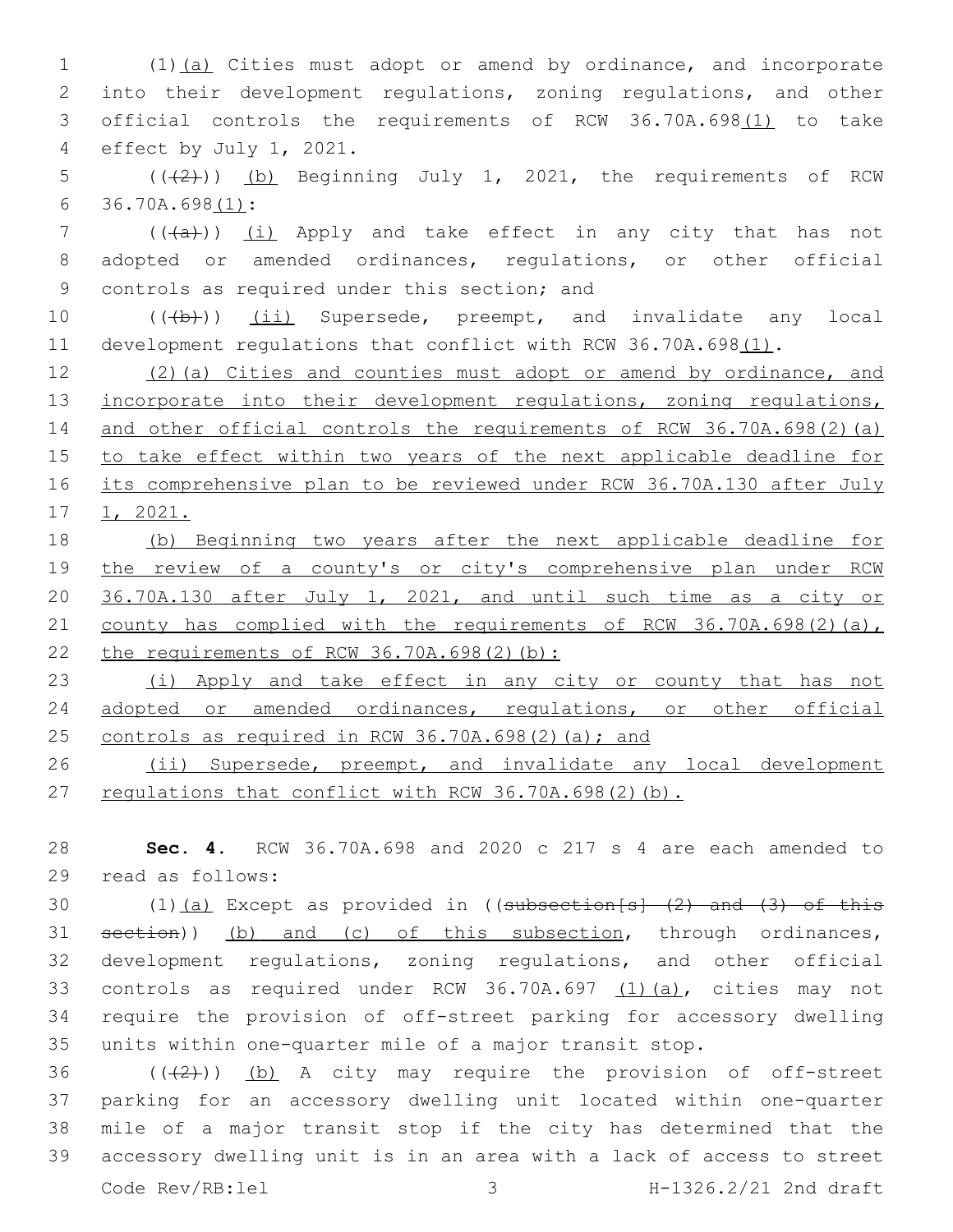parking capacity, physical space impediments, or other reasons supported by evidence that would make on-street parking infeasible 3 for the accessory dwelling unit.

4 (( $(3)$ )) (c) A city that has adopted or substantively amended accessory dwelling unit regulations within the four years previous to June 11, 2020, is not subject to the requirements of this ((section)) 7 subsection (1).

 (2)(a) Through ordinances, development regulations, and other official controls adopted or amended as required under RCW 36.70A.697(2)(a), cities and counties that impose owner-occupancy requirements on lots containing accessory dwelling units must provide for a hardship exemption from any owner-occupancy requirements applicable to a housing or dwelling unit on the same lot as an 14 accessory dwelling unit. Such an exemption must allow an owner to offer for rental for periods of 30-days or longer a dwelling unit or housing unit as if a dwelling or housing unit on the property was 17 owner occupied, when the owner no longer occupies the primary residence due to age, illness, financial hardship due to the death of 19 a spouse, domestic partner, or co-owner of the property, disability status, the deployment, activation, mobilization, or temporary duty, as those terms are defined in RCW 26.09.004, of a service member of the armed forces, or other such reason that would make the owner-23 occupancy requirement an undue hardship on the owner. A city or county shall develop and implement a process for the review of hardship applications.

 (b) Any city or county that imposes an owner-occupancy 27 requirement on lots containing accessory dwelling units and has not provided a hardship exemption from the requirement through ordinances, development regulations, or other official controls as required by (a) of this subsection within two years of the next applicable deadline for its comprehensive plan to be reviewed under 32 RCW 36.70A.130 after July 1, 2021, may not impose or enforce an owner-occupancy requirement on any lot containing an accessory dwelling unit until such time as the city or county has adopted the 35 required hardship exemption, except that an owner-occupancy requirement may be imposed and enforced if the owner of the lot offers an accessory dwelling unit for short-term rental within the state or if the owner of the lot owns more than three accessory dwelling units within the county.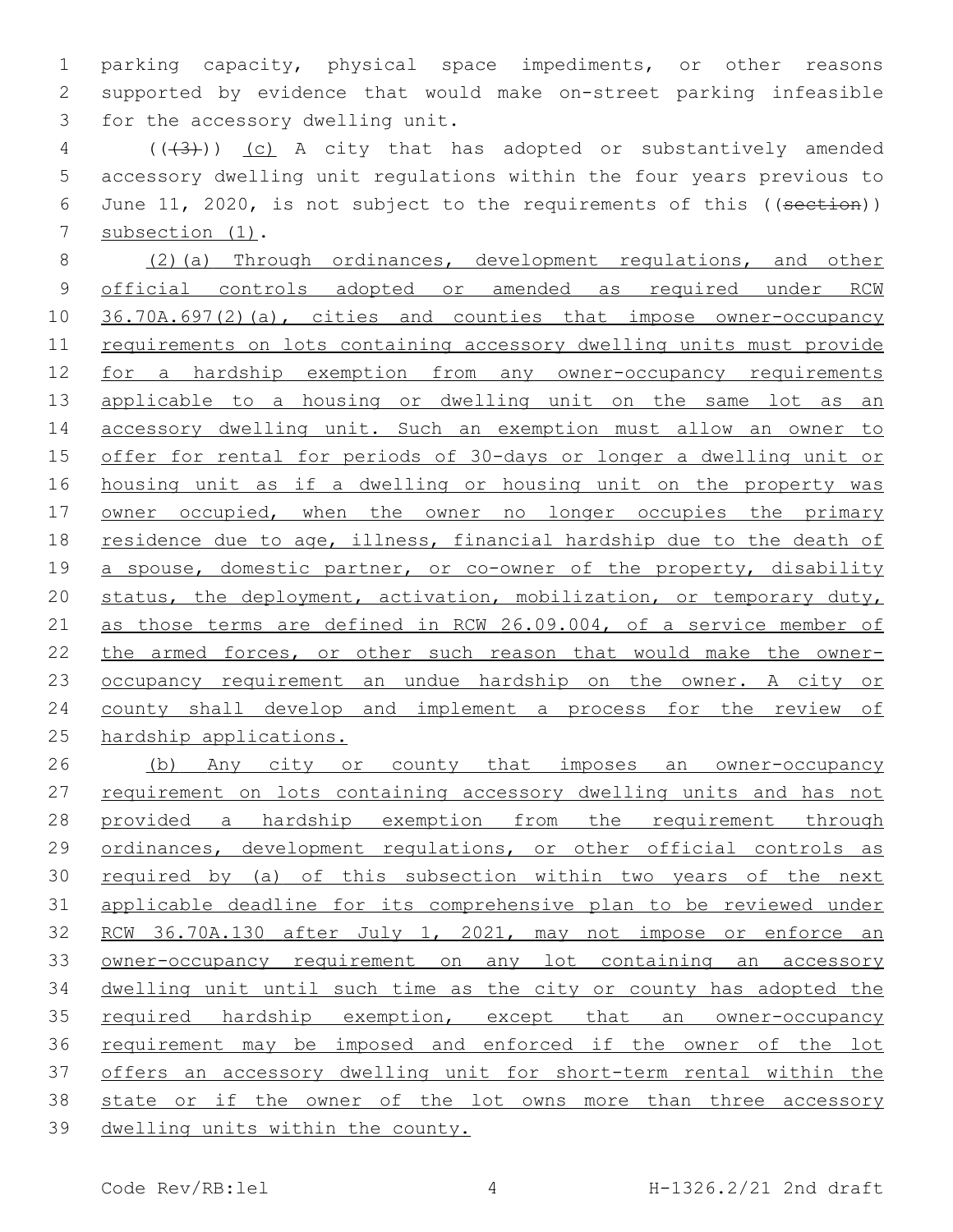1 NEW SECTION. **Sec. 5.** A new section is added to chapter 35.21 2 RCW to read as follows:

 Except for occupant limits on group living arrangements regulated under state law or on short-term rentals as defined in RCW 64.37.010 and any lawful limits on occupant load per square foot or generally applicable health and safety provisions as established by applicable building code or city ordinance, a city or town may not regulate or limit the number of unrelated persons that may occupy a household or 9 dwelling unit.

10 NEW SECTION. **Sec. 6.** A new section is added to chapter 35A.21 11 RCW to read as follows:

 Except for occupant limits on group living arrangements regulated under state law or on short-term rentals as defined in RCW 64.37.010 and any lawful limits on occupant load per square foot or generally applicable health and safety provisions as established by applicable building code or city ordinance, a code city may not regulate or limit the number of unrelated persons that may occupy a household or 18 dwelling unit.

19 NEW SECTION. **Sec. 7.** A new section is added to chapter 36.01 20 RCW to read as follows:

 Except for occupant limits on group living arrangements regulated under state law or on short-term rentals as defined in RCW 64.37.010 and any lawful limits on occupant load per square foot or generally applicable health and safety provisions as established by applicable building code or county ordinance, a county may not regulate or limit the number of unrelated persons that may occupy a household or 27 dwelling unit."

28 Correct the title.

EFFECT: (1) Removes provisions that would have prohibited cities and counties planning under the Growth Management Act from requiring owner-occupancy on a lot containing an accessory dwelling unit unless the owner of the lot owned more than five accessory dwelling units in the same city or county, and removes related provisions providing deadlines for this prohibition to take effect.

(2) Adds requirement that counties and cities planning under the Growth Management Act adopt a hardship exemption from owner-occupancy requirements associated with accessory dwelling units within two years of the county's or city's next required comprehensive plan review deadline after July 1, 2021, provides circumstances that would qualify for an exemption, and adds related definitions.

Code Rev/RB:lel 5 H-1326.2/21 2nd draft